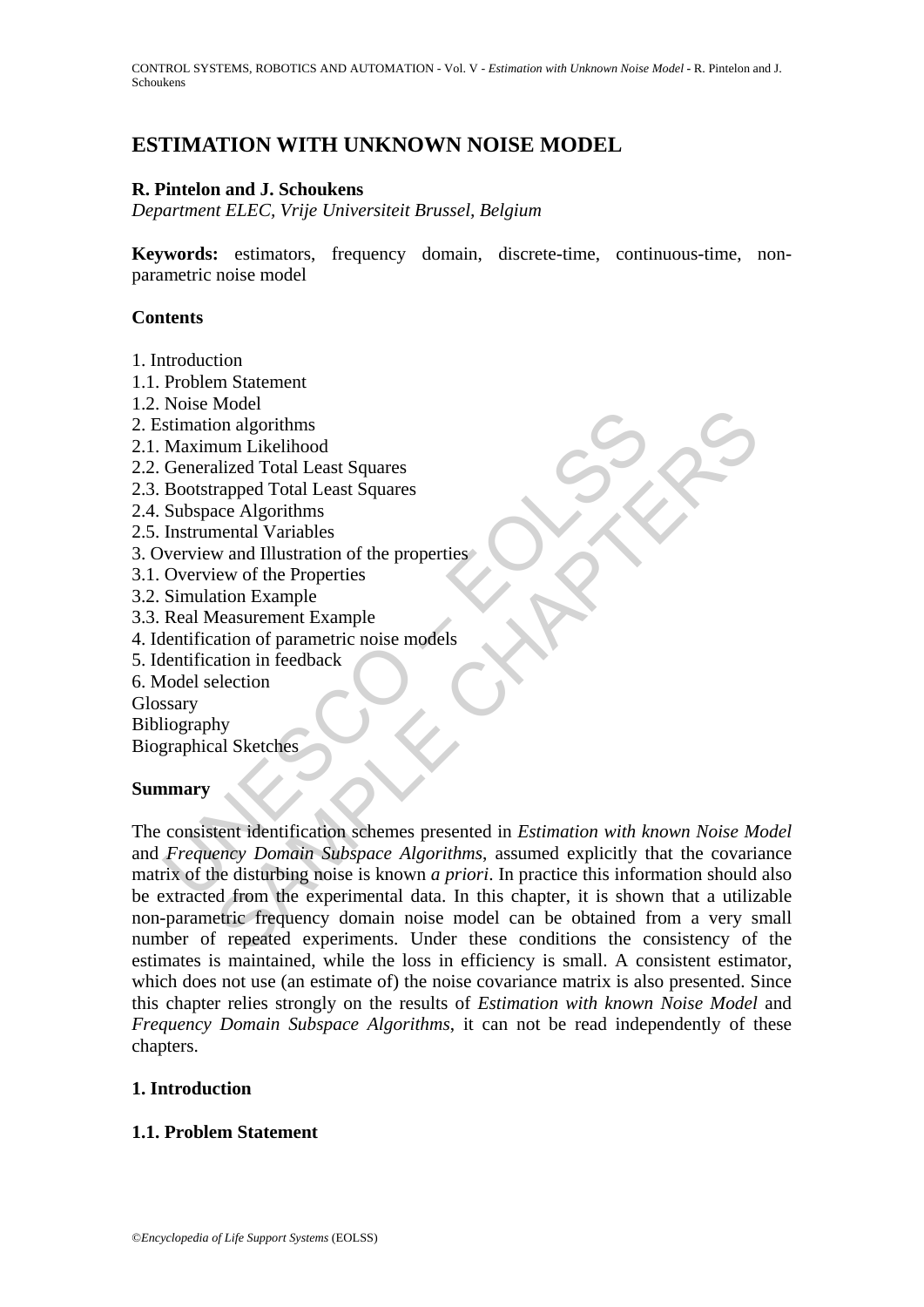CONTROL SYSTEMS, ROBOTICS AND AUTOMATION - Vol. V - *Estimation with Unknown Noise Model* **-** R. Pintelon and J. Schoukens

In *Estimation with known Noise Model* and *Frequency Domain Subspace Algorithms* a large variety of estimators were discussed, ranging from linear least squares methods to maximum likelihood estimators. The more advanced estimators like GTLS, BTLS and ML estimators require knowledge of the covariance matrix with the disturbing noise as a function of the frequency. For example, the ML estimator of transfer function model

$$
G(\Omega_k, \theta) = \frac{\sum_{r=0}^{n_b} b_r \Omega^r}{\sum_{r=0}^{n_a} a_r \Omega^r}
$$
 (1)

minimizes:

$$
V_{\text{ML}}(\theta, Z) = \sum_{k=1}^{F} \frac{\left| e(\Omega_k, \theta, Z(k)) \right|^2}{\sigma_e^2(\Omega_k, \theta)} = \sum_{k=1}^{F} \left| \varepsilon(\Omega_k, \theta, Z(k)) \right|^2 \tag{2}
$$

with  $e(\Omega_k, \theta, Z(k)) = A(\Omega_k, \theta)Y(k) - B(\Omega_k, \theta)U(k)$  the equation error,  $\sigma_{e}^{2}(\Omega_{k}, \theta) = \text{var}(e(\Omega_{k}, \theta, N_{Z}(k)))$  the variance of the equation error,

$$
\sigma_e^2(\Omega_k, \theta) = \sigma_Y^2(k) |A(\Omega_k, \theta)|^2 + \sigma_U^2(k) |B(\Omega_k, \theta)|^2 - 2\text{Re}(\sigma_{YU}^2(k)A(\Omega_k, \theta)\overline{B}(\Omega_k, \theta))
$$
(3)

 $(\theta, Z) = \sum_{k=1}^{F} \frac{\left|e(\Omega_k, \theta, Z(k))\right|^2}{\sigma_e^2(\Omega_k, \theta)} = \sum_{k=1}^{F} \left| \varepsilon(\Omega_k, \theta, Z(k)) \right|^2$ <br>  $e(\Omega_k, \theta, Z(k)) = A(\Omega_k, \theta)Y(k) - B(\Omega_k, \theta)U(k)$  the<br>  $\Omega_k, \theta) = \text{var}(e(\Omega_k, \theta, N_Z(k)))$  the variance of the equation error,<br>  $\Omega_k, \theta) = \sigma_Y^2(k) |A(\Omega_k, \theta)|^2 +$ =  $\sum_{k=1}^{F} \frac{|e(\Omega_k, \theta, Z(k))|^2}{\sigma_e^2(\Omega_k, \theta)} = \sum_{k=1}^{F} |e(\Omega_k, \theta, Z(k))|^2$  (2)<br>  $(\Omega_k, \theta, Z(k)) = A(\Omega_k, \theta)Y(k) - B(\Omega_k, \theta)U(k)$  the equation exactle  $(\Omega_k, \theta, N_Z(k))$  the variance of the equation error,<br>  $\sigma_Y^2(k) |A(\Omega_k, \theta)|^2 + \sigma_U^2(k) |B(\Omega_k, \theta)|^2$ and  $\varepsilon(\Omega_k, \theta, Z(k)) = e(\Omega_k, \theta, Z(k))/\sigma_e(\Omega_k, \theta)$  the normalized equation error. The noise (co-) variances  $\sigma_U^2(k)$ ,  $\sigma_Y^2(k)$  and  $\sigma_{YU}^2(k)$  were assumed to be known exactly, and under these conditions the properties of the estimators were studied. In practice, this information is not available, but should be extracted from the experimental data. In this chapter we will replace the exact noise (co-)variances by their sample values. This is only possible if independent, repeated experiments are available. A practical solution consists of applying periodic excitations to the plant and observing *M* consecutive periods of the steady state response. These *M* experiments result in a set of *M* input/output DFT spectra

$$
U^{[l]}(k), Y^{[l]}(k), l = 1, ..., M \text{ and } k = 1, ..., F.
$$
 (4)

The sample means and sample (co-)variances of this set of measurements is calculated

$$
\hat{U}(k) = \frac{1}{M} \sum_{l=1}^{M} U^{[l]}(k) \qquad \hat{Y}(k) = \frac{1}{M} \sum_{l=1}^{M} Y^{[l]}(k) \tag{5}
$$

$$
\hat{\sigma}_{U}^{2}(k) = \frac{1}{M-1} \sum_{l=1}^{M} \left| U^{[l]}(k) - \hat{U}(k) \right|^{2} \hat{\sigma}_{Y}^{2}(k) = \frac{1}{M-1} \sum_{l=1}^{M} \left| Y^{[l]}(k) - \hat{Y}(k) \right|^{2}
$$
\n
$$
\hat{\sigma}_{YU}^{2}(k) = \frac{1}{M-1} \sum_{l=1}^{M} (Y^{[l]}(k) - \hat{Y}(k)) (\overline{U^{[l]}(k) - \hat{U}(k)}).
$$
\n(6)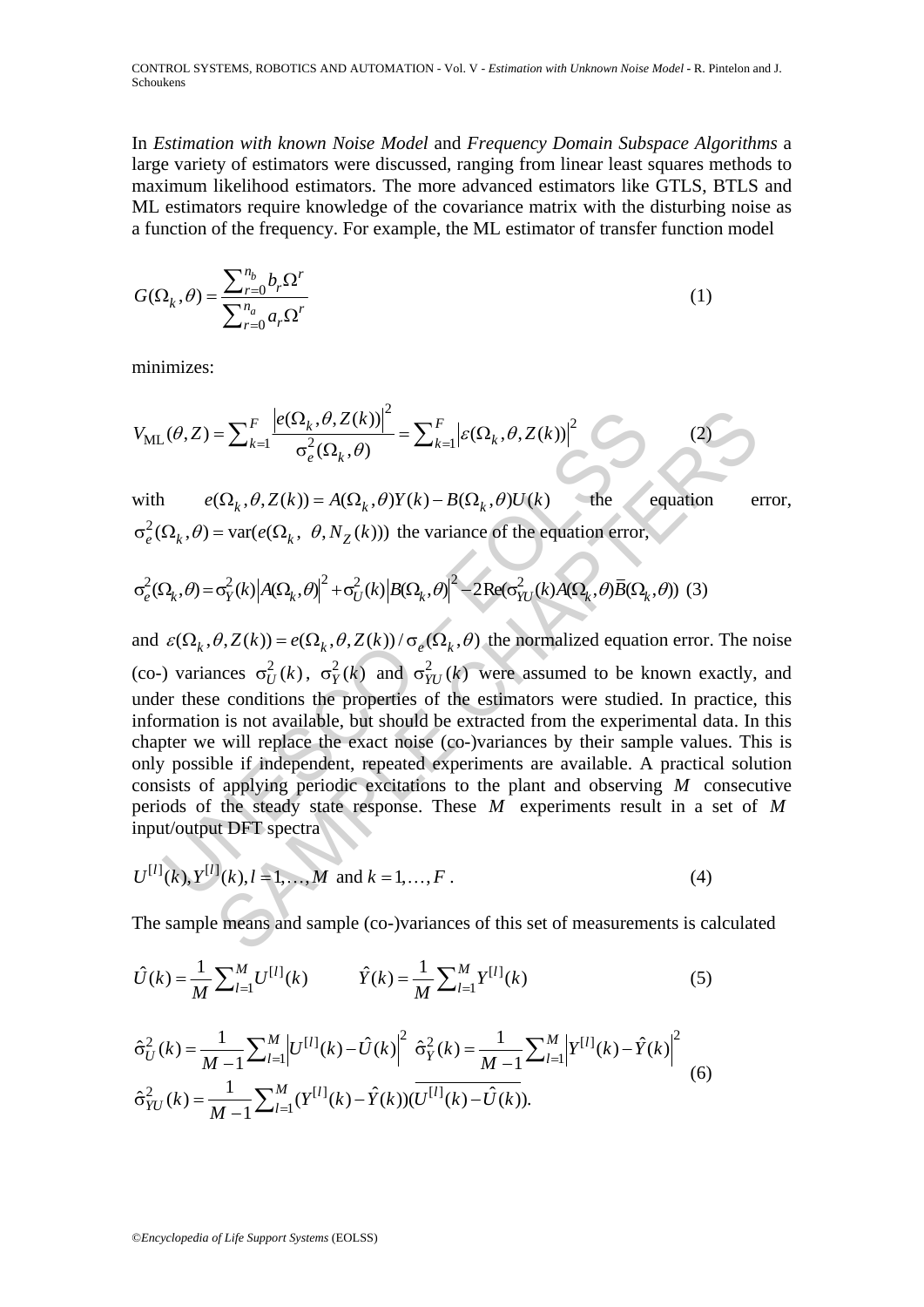The sample means  $\hat{U}(k)$ ,  $\hat{Y}(k)$  and the sample noise (co-)variances  $\hat{\sigma}_{U}^{2}(k)$ ,  $\hat{\sigma}_{Y}^{2}(k)$  and  $\hat{\sigma}_{YU}^2(k)$  are used in (2) and (3) instead of  $U(k)$ ,  $Y(k)$  and the true noise (co-)variances. To compare this approach with the classical framework that deals with arbitrary excitations (Ljung, 1999), we have to simplify the errors-in-variables framework to a weighted output error problem. This means that only process noise is considered, the measurement noise on the input and the output is assumed to be zero ( $\sigma_U^2(k) = 0$  and also  $\sigma_{YU}^2(k) = 0$ ) so that the cost function (2) reduces to

$$
V_{\text{ML}}(\theta, Z) = \sum_{k=1}^{F} \frac{\left| Y(k) - \frac{B(\Omega_k, \theta)}{A(\Omega_k, \theta)} U(k) \right|^2}{\sigma_Y^2(k)} = \sum_{k=1}^{F} \frac{\left| Y(k) - G(\Omega_k, \theta) U(k) \right|^2}{\sigma_Y^2(k)}.
$$
 (7)

 $(0, Z) = \sum_{k=1}^{N} \frac{1}{\sigma_Y^2(k)}$  =  $\sum_{k=1}^{N} \frac{1}{\sigma_Y^2(k)}$ <br>ause in this classical framework no repeated measurements are in<br>ance  $\hat{\sigma}_Y^2(k)$  cannot be calculated. Instead a parametr<br> $k = \sigma^2 |H(z_k^{-1}, \theta)|^2$  is used and the ad  $=\sum_{k=1}^{\infty} \frac{1}{\sigma_Y^2(k)} = \sum_{k=1}^{\infty} \frac{1}{\sigma_Y^2(k)}$ (1)<br>
this classical framework no repeated measurements are imposed, the sare<br>  $\hat{\sigma}_Y^2(k)$  cannot be calculated. Instead a parametric noise m<br>  $\hat{\sigma}_Y^2(k)$  cannot be cal Because in this classical framework no repeated measurements are imposed, the sample variance  $\hat{\sigma}_y^2(k)$  cannot be calculated. Instead a parametric noise model  $\sigma_Y^2(k) = \sigma^2 |H(z_k^{-1}, \theta)|^2$  is used and the additional noise model parameters are estimated together with the plant model parameters (Ljung, 1999). This poses to the question as to what approach should be preferred: the parametric or the non-parametric (sample (co-) variances) noise modeling approach?

The major advantage of the parametric modeling approach is its applicability to arbitrary excitations. Its major disadvantages are the need for a double model selection problem (plant model and noise model), the more complex optimization problem, and the fact that the quality of the estimated noise model strongly depends on the quality of plant model. The reader is referred to Ljung (1999) for a comprehensive discussion of these techniques.

The major disadvantages of the non-parametric approach are the restriction to periodic excitations and the loss in frequency resolution of a factor *M* w.r.t. the parametric approach (see also Section 3.1). However, whenever periodic excitations can be applied, significant advantages appear: the non-parametric model is generated automatically, without any user interaction; the errors-in-variables problem can be solved straightforwardly (no equivalent solution is available in the classical approach); the cost function is absolutely interpretable, which simplifies the validation process significantly (see Section 6). For these reasons, we prefer to use the non-parametric noise models whenever it is possible to apply periodic excitations, independent of the fact that a time or frequency domain method will be used later on.

# **1.2. Noise Model**

The estimators are studied under the following idealized noise assumptions. First, we require that *M* independent repeated experiments are available. Next, we make an assumption about the disturbing errors of the *l*th experiment.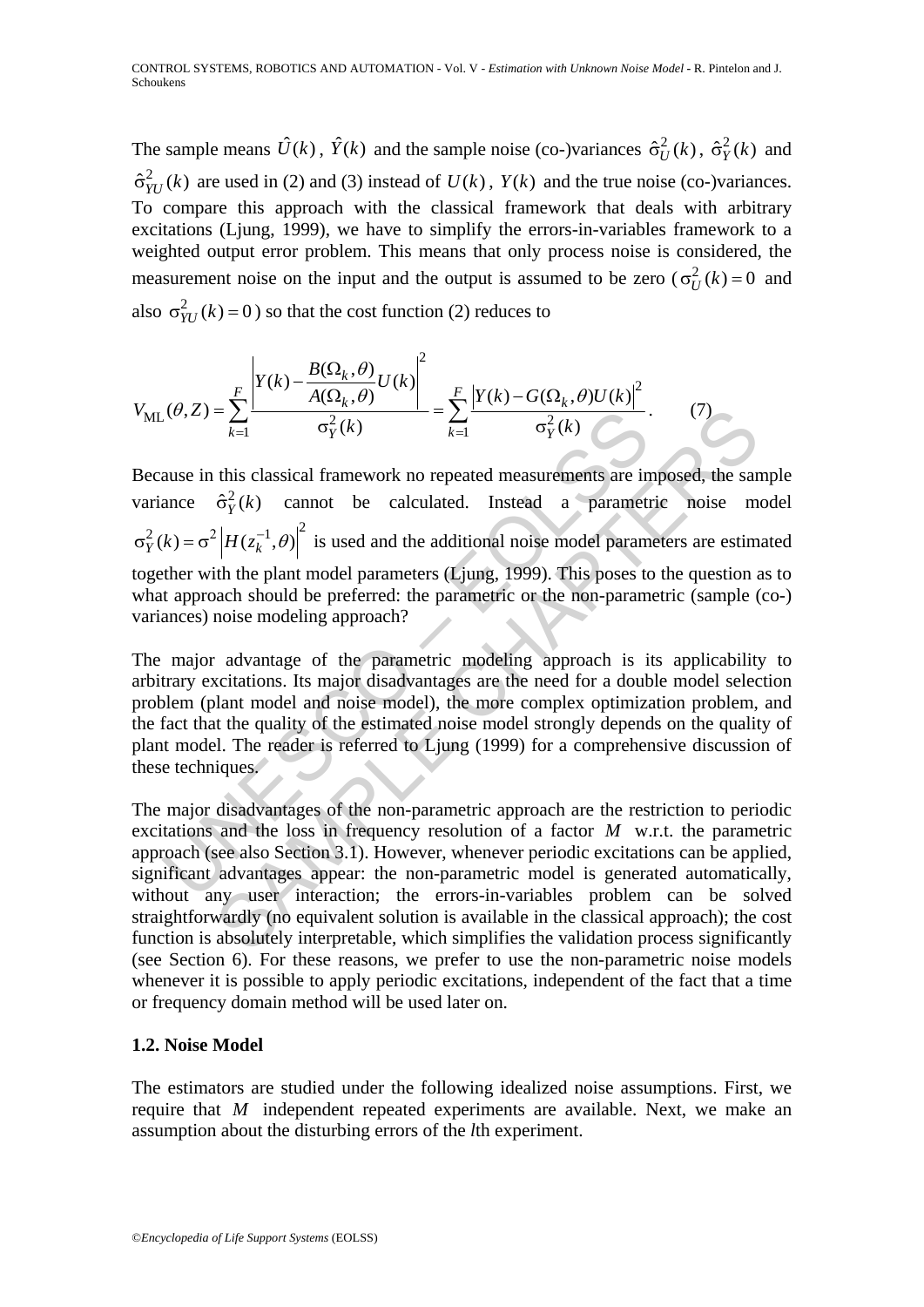**1.** The measured input/output DFT spectra ,  $U^{[l]}(k)$ ,  $Y^{[l]}(k)$ ,  $k = 1, 2, ..., F$  and  $l = 1, 2, \ldots, M$ , satisfy

$$
Y^{[l]}(k) = Y_0(k) + N_Y^{[l]}(k),
$$
  
\n
$$
U^{[l]}(k) = U_0(k) + N_U^{[l]}(k),
$$
\n(8)

where the true unknown deterministic values  $U_0(k)$ ,  $Y_0(k)$  are independent of *l*, and where the disturbing input/output errors  $N_U^{[l]}(k)$ ,  $N_V^{[l]}(k)$  are independent over *l*.

**2.** The disturbing noise  $N_Z^{[l]}(k) = [N_Y^{[l]}(k) N_U^{[l]}(k)]^T$  is independent over the frequency  $k$ , has zero mean, and is circular complex normally distributed with covariance matrix

$$
C_{N_Z}(k) = E\{N_Z^{[l]}(k)(N_Z^{[l]}(k))^H\} = \begin{bmatrix} \sigma_Y^2(k) & \sigma_{YU}^2(k) \\ -\frac{2}{\sigma_{YU}}(k) & \sigma_U^2(k) \end{bmatrix}
$$
(9)

and with  $E\{ N_Z^{[l]}(k) (N_Z^{[l]}(k))^T \} = 0$  (Picinbono, 1993).

 $(k) = E\{N_Z^{[I]}(k)(N_Z^{[I]}(k))^H\} = \begin{bmatrix} \sigma_Y^2(k) & \sigma_{YU}^2(k) \\ \frac{-2}{\sigma YU}(k) & \sigma_U^2(k) \end{bmatrix}$ <br>with  $E\{N_Z^{[I]}(k)(N_Z^{[I]}(k))^T\} = 0$  (Picinbono, 1993).<br>noise behavior is characterized using the sample mean and<br>ined from a set of repeated  $E[N_2^{[1]}(k)(N_2^{[1]}(k))^H] = \begin{bmatrix} \sigma_Y^2(k) & \sigma_{YU}^2(k) \\ \frac{2}{\sigma_{YU}}(k) & \sigma_U^2(k) \end{bmatrix}$ <br>  $E[N_2^{[1]}(k)(N_2^{[1]}(k))^T] = 0$  (Picinbono, 1993).<br>
behavior is characterized using the sample mean and sample variant om a set of repeated mea The noise behavior is characterized using the sample mean and sample variance, obtained from a set of repeated measurements. Hence the two conditions are met in practice for a frequency domain experiment (see Section 1.1 of *Estimation with known Noise Model* for the definition of a frequency and time domain experiment). For a time domain experiment we often obtain these repeated measurements by measuring *M* successive periods in one record. For each period, we calculate the Fourier coefficients and consider them as independent experiments from one period to the other as formalized in (8). This is only approximately met in practice since some correlation exists between neighboring periods. Because the correlation of filtered white noise (time domain experiment assumption) decays exponentially, the correlation between two neighboring periods reduces as the length of the period is increased. In practice it can be neglected if the period length is large compared with the correlation length of the noise.

### **2. Estimation Algorithms**

#### **2.1. Maximum Likelihood**

A new cost function is defined putting  $\hat{U}(k)$ ,  $\hat{Y}(k)$  and  $\hat{\sigma}_{U}^{2}(k)$ ,  $\hat{\sigma}_{V}(k)$ ,  $\hat{\sigma}_{VU}^{2}(k)$  as the measurements and the variances, respectively, into the cost function (2):

$$
V_{\text{SML}}(\theta, Z) = \sum_{k=1}^{F} \frac{\left| \hat{e}(\Omega_k, \theta, \hat{Z}(k)) \right|^2}{\hat{\sigma}_{\hat{e}}^2(\Omega_k, \theta)} = \sum_{k=1}^{F} \hat{e}(\Omega_k, \theta, \hat{Z}(k))
$$
(10)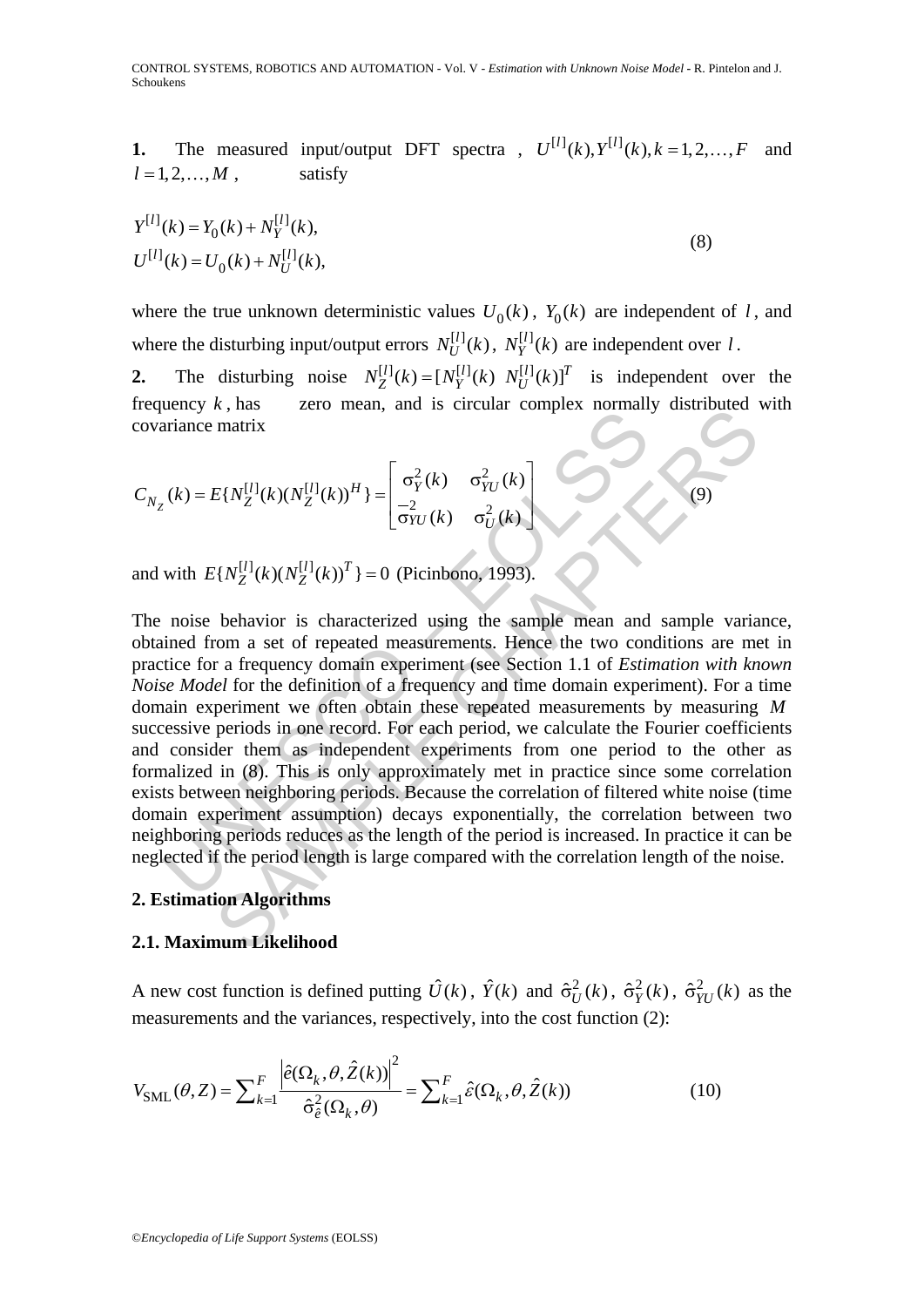with 
$$
\hat{\varepsilon}(\Omega_k, \theta, \hat{Z}(k)) = \hat{e}(\Omega_k, \theta, \hat{Z}(k))/\hat{\sigma}_{\hat{e}}(\Omega_k, \theta)
$$
 and

$$
\hat{e}(\Omega_k, \theta, \hat{Z}(k)) = A(\Omega_k, \theta)\hat{Y}(k) - B(\Omega_k, \theta)\hat{U}(k)
$$
  
\n
$$
\hat{\sigma}_{\hat{\epsilon}}^2(\Omega_k, \theta) = \hat{\sigma}_{\epsilon}^2(\Omega_k, \theta)/M
$$
  
\n
$$
\hat{\sigma}_{\epsilon}^2(\Omega_k, \theta) = \hat{\sigma}_{\gamma}^2(k)|A(\Omega_k, \theta)|^2 + \hat{\sigma}_{\omega}^2(k)|B(\Omega_k, \theta)|^2
$$
  
\n
$$
-2\operatorname{Re}(\hat{\sigma}_{\gamma\omega}^2(k)A(\Omega_k, \theta)\overline{B}(\Omega_k, \theta)).
$$
\n(11)

Note that  $\hat{\sigma}_e^2(\Omega_k, \theta) = \text{var}(\hat{e}(\Omega_k, \theta, N_Z^{[l]}(k)))$  stands for the variance of the equation error of one experiment, while  $\hat{\sigma}_{\hat{e}}^2(\Omega_k, \theta) = \text{var}(\hat{e}(\Omega_k, \theta, \hat{N}_Z(k)))$  is the variance of the sample mean of the equation error.

The most important concern, when replacing the exact noise (co-)variances by their sample values, is the loss in quality of the new estimator  $\hat{\theta}_{SML}(Z)$  (minimizer of (10)) with respect to the original estimate  $\hat{\theta}_{ML}(Z)$  (minimizer of (2)) due to this change. Taking the expected value of (10) taking into account that the sample mean and sample variance of Gaussian random variables are independently distributed, gives

$$
E\{V_{\text{SML}}(\theta, Z)\} = \frac{M-1}{M-2} E\{V_{\text{ML}}(\theta, Z)\}.
$$
 (12)

ple mean of the equation error.<br>
most important concern, when replacing the exact noise (co-)<br>
ple values, is the loss in quality of the new estimator  $\hat{\theta}_{SML}(Z)$  (<br>
1 respect to the original estimate  $\hat{\theta}_{ML}(Z)$  (minimi an of the equation error.<br>
important concern, when replacing the exact noise (eo-)variances by<br>
ues, is the loss in quality of the new estimator  $\hat{\theta}_{SML}(Z)$  (minimizer of (<br>
to the original estimate  $\hat{\theta}_{ML}(Z)$  (minimize (Schoukens *et al.,* 1997 and Pintelon and Schoukens, 2001). Applying quick analysis by tools 2 and 3 of Section 2.3 of *Estimation with known Noise Model* shows that (i) in the absence of model errors  $\hat{\theta}_{SML}(Z)$  converges (in stochastic sense for  $F \to \infty$ ) to the true value  $\theta_0$ , and (ii) in the presence of model errors (unmodeled dynamics or nonlinear distortions)  $\hat{\theta}_{SML}(Z)$  converges (in stochastic sense for  $F \to \infty$ ) to  $\tilde{\theta}_{\rm SML}$  (Z<sub>0</sub>) =  $\tilde{\theta}_{\rm ML}$  (Z<sub>0</sub>), the minimizer of the expected value of the cost function. It also follows that the minimizers of the limit cost functions ( $F \rightarrow \infty$  in (2) and (10)) are equal  $\theta_{\text{m}} = \theta_{\text{m}}$ . If no model errors are present it can also be shown that the covariance matrix of  $\hat{\theta}_{SML}(Z)$  is a factor  $(M-2)/(M-3)$  larger than the covariance matrix of  $\hat{\theta}_{ML}(Z)$ 

$$
Cov(\hat{\theta}_{SML}(Z)) = \frac{M-2}{M-3} Cov(\hat{\theta}_{ML}(Z))
$$
\n(13)

(Schoukens *et al.,* 1997 and Pintelon and Schoukens, 2001). For example, for  $M = 4,5,6$  and 10 the standard deviation increases by 41%, 22%, 15% and 7%, respectively. We conclude that  $\hat{\theta}_{SML}(Z)$  has the same asymptotic properties as  $\hat{\theta}_{ML}(Z)$ described in Sections 2.4 and 3.4 of *Estimation with known Noise Model*. Each property requires, however, a minimal number of independent repeated experiments:  $M = 4$  for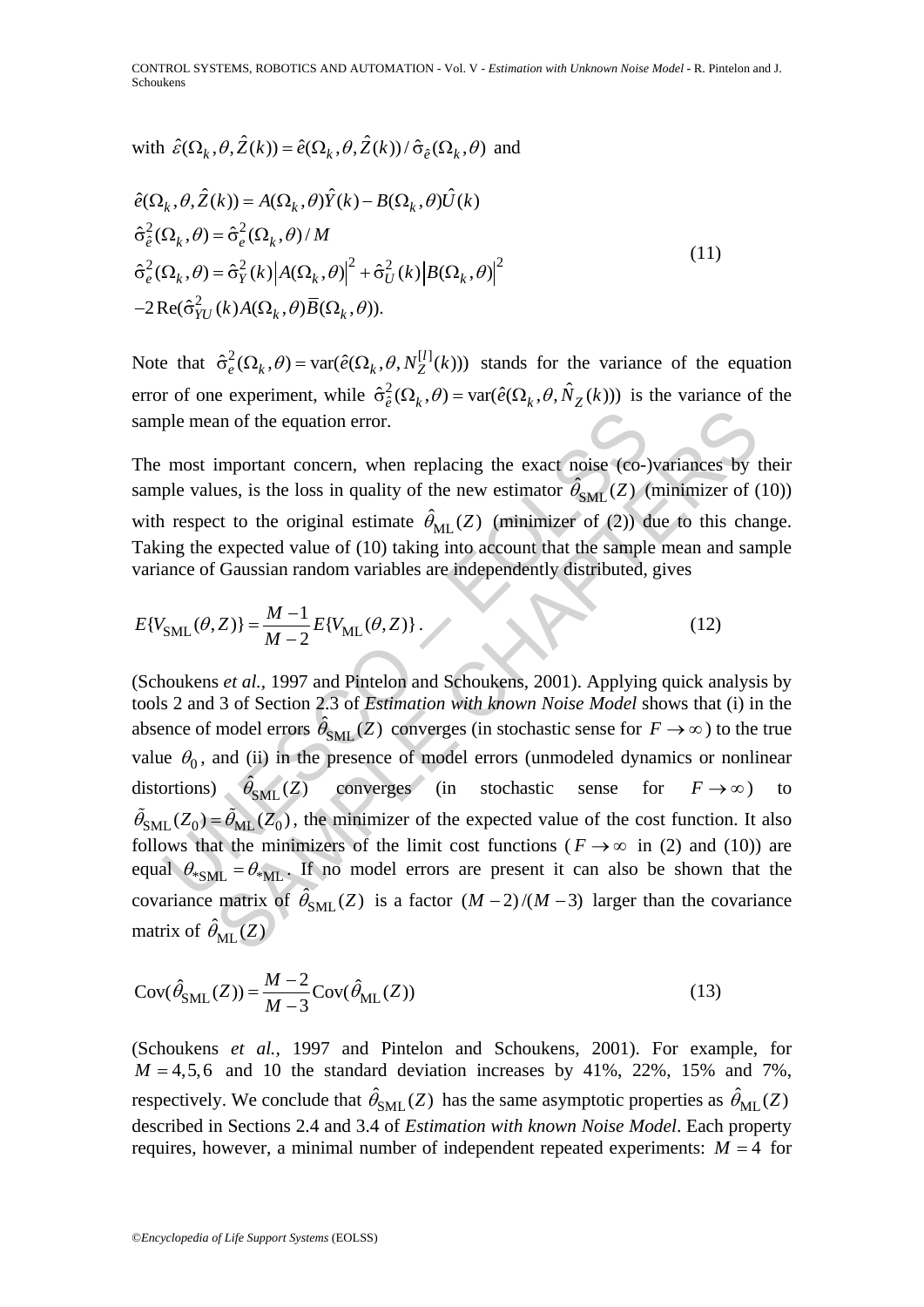the convergence,  $M = 6$  for the convergence rate and  $M = 7$  for the asymptotic normality (Pintelon and Schoukens, 2001).

Equation (13) quantifies the loss in efficiency due to the use of the sample variances. However, it does not give an answer how to calculate  $Cov(\hat{\theta}_{SMI}(Z))$  from the available information. Cov( $\hat{\theta}_{ML}(Z)$ ) is approximated by

$$
Cov(\hat{\theta}_{ML}(Z)) \approx \left[2 \text{Re} \left(\frac{\partial \varepsilon(\theta, Z)}{\partial \hat{\theta}_{ML}(Z)}\right)^H \left(\frac{\partial \varepsilon(\theta, Z)}{\partial \hat{\theta}_{ML}(Z)}\right)\right]^{-1},
$$

(see Section 3.4 of *Estimation with known Noise Model*) and in practice, during the calculations of the covariance matrix, the exact variances in  $\varepsilon(\theta, Z)$  are again replaced by the sample variances, and only  $\hat{\varepsilon}(\theta, Z)$  is available. Using similar calculations as in (12), it turns out that

calculations of the covariance matrix, the exact variances in 
$$
\varepsilon(\theta, Z)
$$
 are again repl  
by the sample variances, and only  $\hat{\varepsilon}(\theta, Z)$  is available. Using similar calculations  
(12), it turns out that  

$$
2\text{Re}\left(\frac{\partial \hat{\varepsilon}(\theta, Z)}{\partial \hat{\theta}_{\text{SML}}(Z)}\right)^H \left(\frac{\partial \hat{\varepsilon}(\theta, Z)}{\partial \hat{\theta}_{\text{ML}}(Z)}\right) \approx
$$
(14)  

$$
\frac{M-1}{M-2} 2\text{Re}\left(\frac{\partial \varepsilon(\theta, Z)}{\partial \hat{\theta}_{\text{ML}}(Z)}\right)^H \left(\frac{\partial \varepsilon(\theta, Z)}{\partial \hat{\theta}_{\text{ML}}(Z)}\right)
$$
(15)  
so that (13) is replaced by  

$$
\text{Cov}(\hat{\theta}_{\text{SML}}(Z)) = \left[2\frac{M-3}{M-1} \text{Re}\left(\frac{\partial \hat{\varepsilon}(\theta, Z)}{\partial \hat{\theta}_{\text{SML}}(Z)}\right)^H \left(\frac{\partial \hat{\varepsilon}(\theta, Z)}{\partial \hat{\theta}_{\text{SML}}(Z)}\right)\right]^{-1}.
$$
(15)  
Note that the expression between brackets in (15) equals, within a factor  
2(M-3)/(M-1), the matrix of the normal equation in the last Newton-Gauss set  
the minimization of (10) (see Eq. (16) of *Estimation with known Noise Model*).  
2.2. Generalized Total Least Squares  
The general form of the cost function of the GTI S estimator is given by Eq. (38)

so that (13) is replaced by

$$
Cov(\hat{\theta}_{SML}(Z)) = \left[ 2 \frac{M-3}{M-1} Re \left( \frac{\partial \hat{\varepsilon}(\theta, Z)}{\partial \hat{\theta}_{SML}(Z)} \right)^H \left( \frac{\partial \hat{\varepsilon}(\theta, Z)}{\partial \hat{\theta}_{SML}(Z)} \right) \right]^{-1}.
$$
 (15)

Note that the expression between brackets in (15) equals, within a factor of  $2(M-3)/(M-1)$ , the matrix of the normal equation in the last Newton-Gauss step of the minimization of (10) (see Eq. (16) of *Estimation with known Noise Model*).

### **2.2. Generalized Total Least Squares**

The general form of the cost function of the GTLS estimator is given by Eq. (38) of *Estimation with known Noise Model*:

$$
V_{\text{GTLS}}(\theta, Z) = \frac{\sum_{k=1}^{F} |e(\Omega_k, \theta, Z(k))|^2}{\sum_{k=1}^{F} \sigma_e^2(\Omega_k, \theta)}.
$$
\n(16)

Replacing in this expression  $Z(k)$  by the sample mean  $\hat{Z}(k)$  and the exact noise (co-)variances by the sample noise (co-)variances gives the sample GTLS (SGTLS) cost function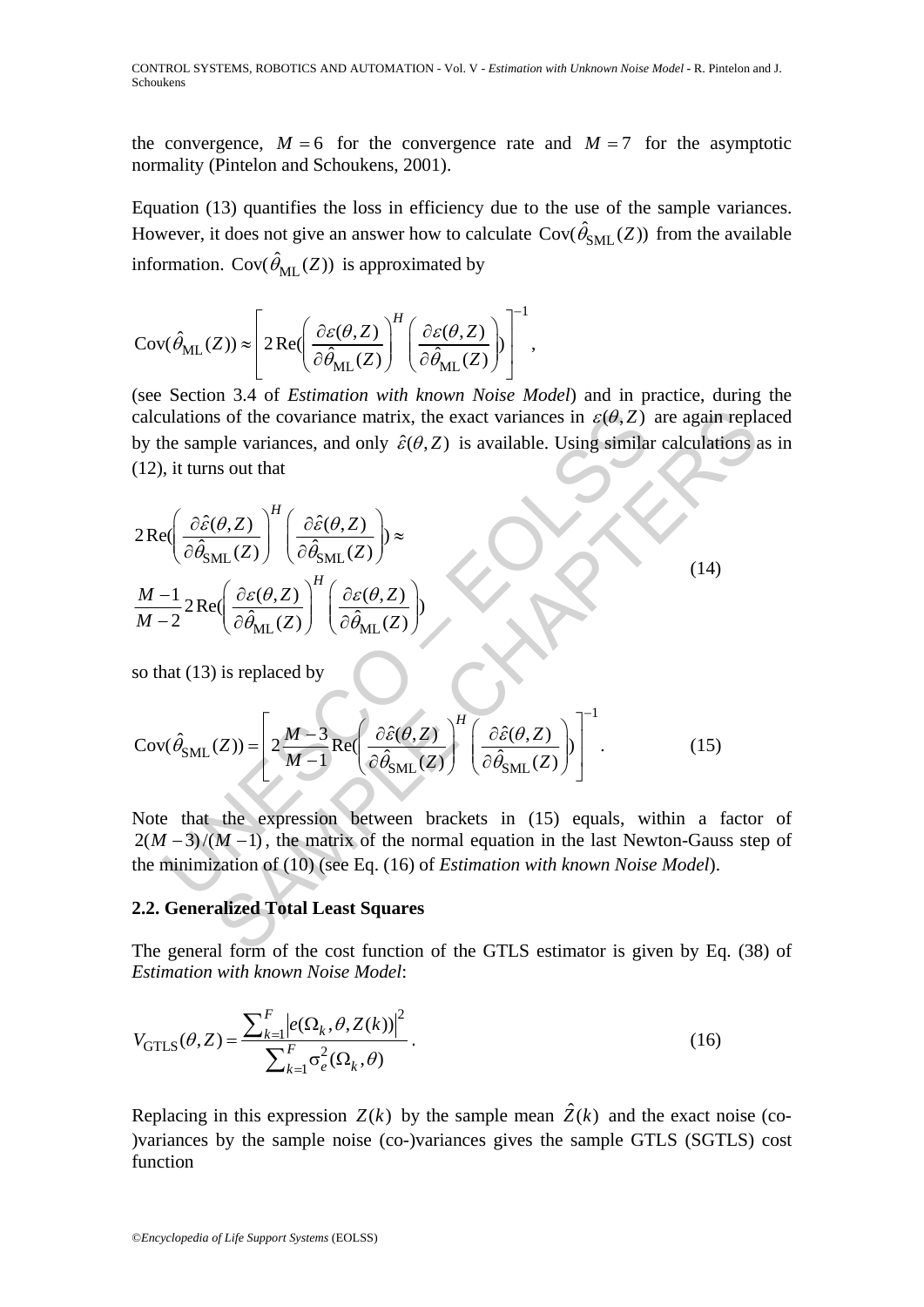CONTROL SYSTEMS, ROBOTICS AND AUTOMATION - Vol. V - *Estimation with Unknown Noise Model* **-** R. Pintelon and J. Schoukens

$$
V_{\text{SGTLS}}(\theta, Z) = \frac{\sum_{k=1}^{F} \left| \hat{e}(\Omega_k, \theta, \hat{Z}(k)) \right|^2}{\sum_{k=1}^{F} \hat{\sigma}_{\hat{e}}^2(\Omega_k, \theta)},
$$
\n(17)

where  $\hat{e}(\Omega_k, \theta, \hat{Z}(k))$  and  $\hat{\sigma}_{\hat{e}}^2(\Omega_k, \theta)$  are defined in (11). The minimizer  $\hat{\theta}_{SGTLS}(Z)$  of (17) is not calculated using the iterative Newton-Gauss scheme (see Eq. (15) or (17) of *Estimation with known Noise Model*), but via the generalized singular value decomposition of the matrix pair  $(\hat{J}_{re}(Z), \hat{C})$  with  $\hat{J}(Z) = \partial \hat{e}(\theta, \hat{Z}) / \partial \theta$  and  $\hat{C}$  a square root of the column covariance matrix of  $\hat{J}_{re}(N_Z)$ , calculated using the sample noise (co-)variances (see Section 3.3 of *Estimation with known Noise Model*). Just like the GTLS estimate,  $\hat{\theta}_{SGTLS}(Z)$  suffers from the amplification of the high frequency errors (see Section 3.3.3 of *Estimation with known Noise Model*). To cope with this problem weighted SGTLS versions can be constructed as in Sections 3.3.3 and 3.5.3 of *Estimation with known Noise Model*.

Let us the absence of model errors  $\hat{\theta}_{SGTLS}(Q_k, \theta)$ <br>
Depend and the absence of model errors  $\hat{\theta}_{SGTLS}(Q_k, \theta)$ <br>
Depend to the absence of  $\hat{\theta}_{SGTLS}(Z)$  can be analyzed by using the quick<br>
properties of  $\hat{\theta}_{SGTLS}(Z)$  can be mate,  $\theta_{\text{SGTLS}}(Z)$  surfers from the ampimication of the figure prequency et<br>
and 3.3.3 of *Estimation with known Noise Model*). To cope with this prob<br>
SGTLS versions can be constructed as in Sections 3.3.3 and 3.5.2<br> The properties of  $\hat{\theta}_{SGTLS}(Z)$  can be analyzed by using the quick analysis tools of *Estimation with known Noise Model* where  $V_F(\theta, Z) = V_{SGTLS}(\theta, Z)$ , and  $S_f(\theta, \eta(Z), Z) = V_{\text{SGTLS}}(\theta, Z)$  with  $\eta(Z) = F^{-1} \sum_{k=1}^F \hat{\sigma}_\theta^2(\Omega_k, \theta)$ . Since  $\eta(Z)$ converges for  $M \geq 2$  to

$$
\eta_* = E\{F^{-1}\sum_{k=1}^F \hat{\sigma}_e^2(\Omega_k, \theta)\} = \sum_{k=1}^F \sigma_e^2(\Omega_k, \theta) / (FM)
$$
\n(18)

(strong law of large numbers), it can easily be found that

$$
V_F(\theta) = E\{f_F(\theta, \eta_*, Z)\} = \frac{\sum_{k=1}^F \left|e(\Omega_k, \theta, Z_0(k))\right|^2}{\frac{1}{M} \sum_{k=1}^F \sigma_e^2(\Omega_k, \theta)} + 1.
$$
 (19)

Hence, in the absence of model errors  $\hat{\theta}_{SGTLS}(Z)$  converges to the true value  $\theta_0$  (quick tool 2 of *Estimation with known Noise Model*), and in case of model errors  $\hat{\theta}_{SGTLS}(Z)$ converges to  $\tilde{\theta}_{SGTLS}(Z_0) = \tilde{\theta}_{GTLS}(Z_0)$  (quick tool 3 of *Estimation with known Noise Model*). It also follows that the minimizers of the limit cost functions ( $F \rightarrow \infty$  in (16)and (17)) are equal  $\theta_{\text{ssGTLS}} = \theta_{\text{sgTLS}}$ . If no model errors are present it can also be shown that

$$
Cov(\hat{\theta}_{SGTLS}(Z)) = Cov(\hat{\theta}_{GTLS}(Z))
$$
\n(20)

(Pintelon and Schoukens, 2001). This is no longer true if model errors are present. The basic reason for the similar asymptotic behavior of  $\hat{\theta}_{SGTLS}(Z)$  and  $\hat{\theta}_{GTLS}(Z)$  is that the "poor quality" sample (co-)variances are averaged over the frequency in the cost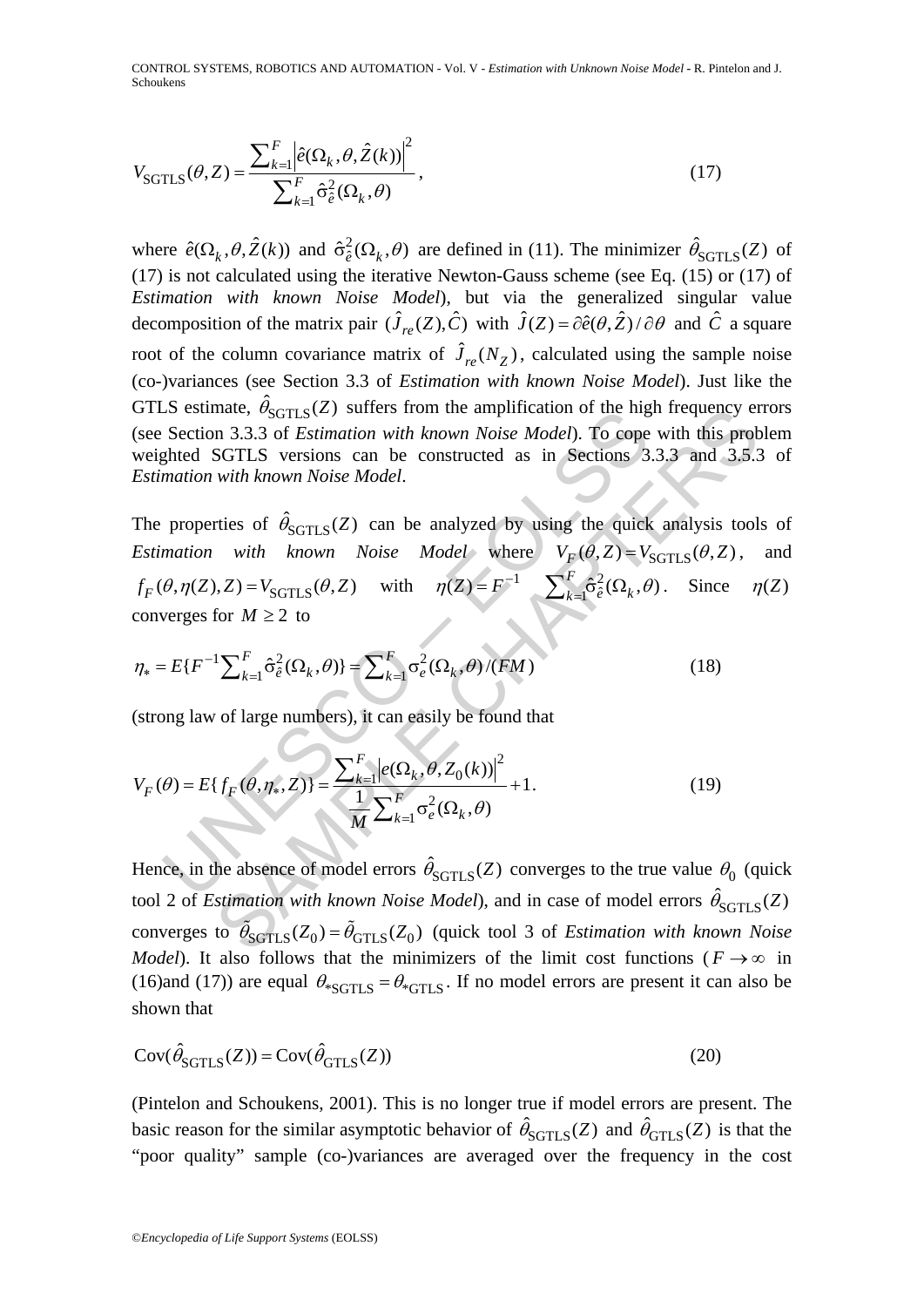function (17), resulting in a "high quality" estimate of the denominator of the cost function. We conclude that  $\hat{\theta}_{SGTLS}(Z)$ , with  $M \geq 2$ , has exactly the same asymptotic properties as  $\hat{\theta}_{GTLS}(Z)$  described in Sections 2.4 and 3.3.3 of *Estimation with known Noise Model*.

- -
- -

# TO ACCESS ALL THE **22 PAGES** OF THIS CHAPTER, [Click here](http://www.eolss.net/Eolss-sampleAllChapter.aspx)

#### **Bibliography**

Forssell, U. and L. Ljung (1999). Closed-loop identification revisited, *Automatica,* vol. 35, no. 7, pp. 1215-1241. [An overview of identification in closed loop].

Ljung, L. (1999). *System Identification: Theory for the User (second edition).* Prentice Hall, Upper Saddle River. [The state of the art on time domain system identification].

Picinbono, B. (1993). *Random Signals and Systems.* Prentice-Hall, Englewood Cliffs. [Contains a discussion of complex random variables].

**CHONA TRACK SET CONTIGER (EXECUTE:**<br>
Sell, U. and L. Ljung (1999). Closed-loop identification revisited, Automatic<br>
1-1241. [An overview of identification in closed loop].<br>
g. L. (1999). System Identification: Theory for Pintelon, R., J. Schoukens and Y. Rolain (2000). Box-Jenkins continuous-time modeling, *Automatica,* vol. 36, no 7, pp. 983-991. [Frequency domain identification continuous-time modeling using a parametric discrete-time model].

Pintelon, R., P. Guillaume, G. Vandersteen and Y. Rolain (1998). Analyses, development and applications of TLS algorithms in frequency-domain system identification. *SIAM J. Matrix Anal. Appl.,* vol. 19, no 4, pp. 983-1004. [Overview of frequency domain total least squares algorithms].

Pintelon, R. and J. Schoukens (2001). *System Identification: a Frequency Domain Approach.* IEEE Press, Piscataway. [A comprehensive overview of frequency domain system identification].

Pintelon, R. (2002). Frequency domain subspace system identification using non-parametric noise models, *Automatica,* vol. 38, under press. [Use of non-parametric noise models in subspace algorithms].

**EXERCT CONSUMERED**<br> **SAMPLE CAST CONSECT AND CONSECT ANOTEST CONSECT ANOTEST CONSECT AND VERTICAL CONSECT AND VERTICAL CONSECT (FOR THE USE CAST AND VERTICAL CONSECT THEORY OF the USE CAST AND MONDING CONSECT (FOR THE US** Schoukens, J., R. Pintelon, G. Vandersteen and P. Guillaume (1997). Frequency-domain system identification using non-parametric noise models estimated from a small number of data sets. *Automatica,* vol. 33, no 6, pp. 1073-1086. [Study of the asymptotic properties of the maximum likelihood estimator where the true noise covariance matrix is replaced by the sample noise covariance matrix obtained from a small number of independent repeated experiments].

Schoukens, J., G. Vandersteen, R. Pintelon and P. Guillaume (1999). Frequency-Domain Identification of Linear Systems Using Arbitrary Excitations and a Nonparametric Noise Model. *IEEE Trans. Autom. Contr.,* vol. AC-44, no. 2, pp. 343-347. [Calculation of a nonparametric noise model for frequency domain system identification using arbitrary excitations].

Van den Hof, P. M. J. and R. J. P. Schrama (1995). Identification and control - Closed loop issues, *Automatica,* vol. 31, no 12, pp. 1751-1770. [An overview of closed loop identification].

#### **Biographical Sketches**

**Rik Pintelon** was born in Ghent, Belgium, on December 4, 1959. He received the degree of electrical engineer (burgerlijk ingenieur) in July 1982, the degree of doctor in applied sciences in January 1988, and the qualification to teach at university level (geaggregeerde voor het hoger onderwijs) in April 1994, all